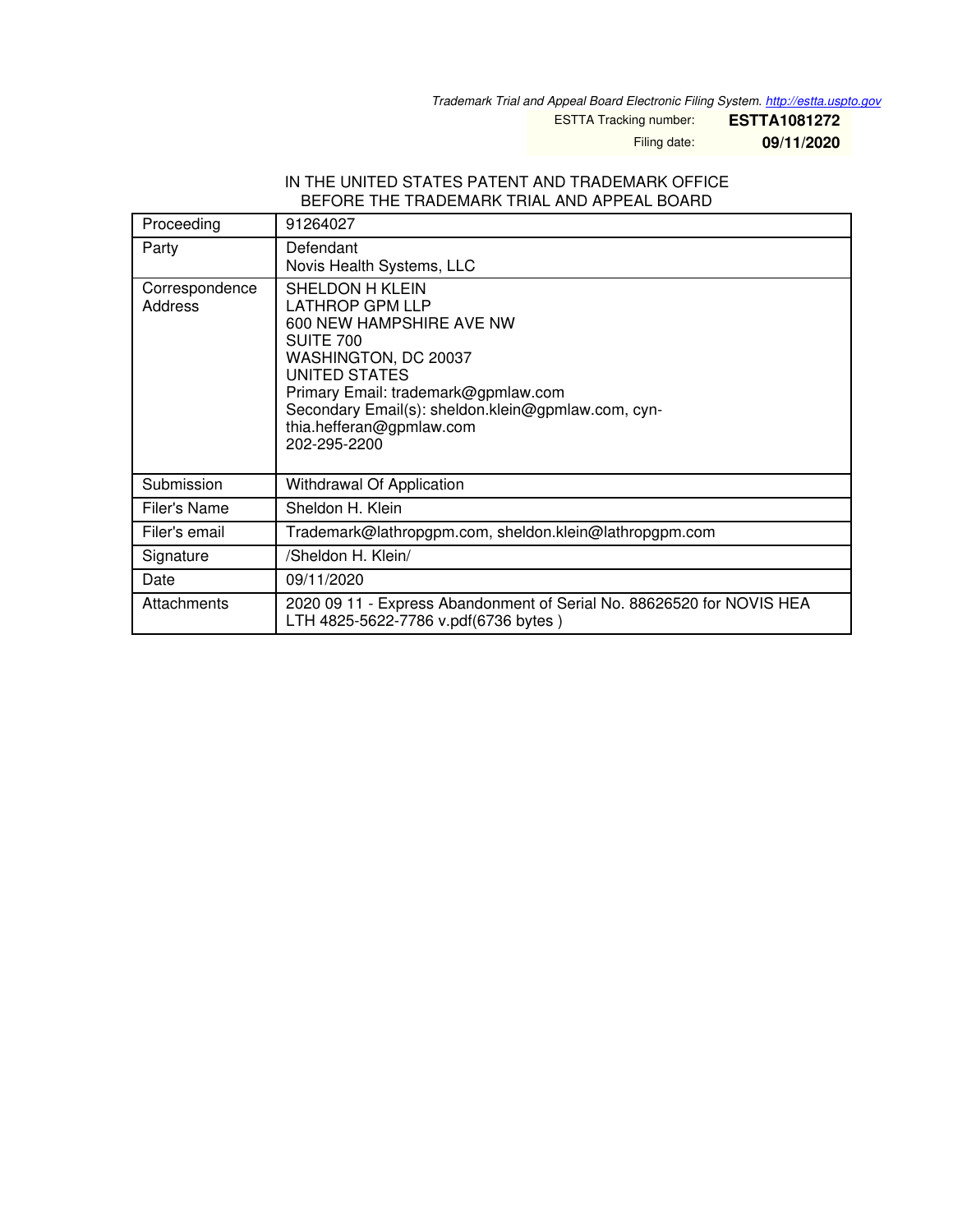# **IN THE UNITED STATES PATENT AND TRADEMARK OFFICE BEFORE THE TRADEMARK TRIAL AND APPEAL BOARD**

)

)

)

) )

\_\_\_\_\_\_\_\_\_\_\_\_\_\_\_\_\_\_\_\_\_\_\_\_\_\_\_\_\_\_\_\_\_\_\_\_\_\_\_\_\_\_ NOVARTIS AG, ) v. **Serial No. 88/626,520** NOVIS HEALTH SYSTEMS, LLC,  $Mark: NOVIS HEALTH$ Applicant. )

\_\_\_\_\_\_\_\_\_\_\_\_\_\_\_\_\_\_\_\_\_\_\_\_\_\_\_\_\_\_\_\_\_\_\_\_\_\_\_\_\_ )

Opposer, (a) Opposition No. 91264027

**EXPRESS ABANDONMENT OF APPLICATION WITH CONSENT** 

Applicant Novis Health Systems, LLC, with the consent of Opposer Novartis AG, hereby

expressly abandons federal trademark application Serial No. 88/626,520.

Dated: September 11, 2020 Respectfully submitted,

## **LATHROP GPM LLP**

/Sheldon H. Klein/ Sheldon H. Klein 600 New Hampshire Avenue, NW Suite 700 Washington, DC 20037 Tel: 202.295.2200 Sheldon.Klein@lathropgpm.com *Attorney for Applicant Novis Health Systems, LLC* 

### **ARENT FOX LLP**

/Danielle W. Bulger/ Ricardo Fischer Danielle W. Bulger 1717 K Street, NW Washington, DC 20006 Tel: 202.857-6000 tmdocket@arentfox.com ricardo.fischer@arentfox.com danielle.bulger@arentfox.com *Attorneys for Opposer Novartis AG*